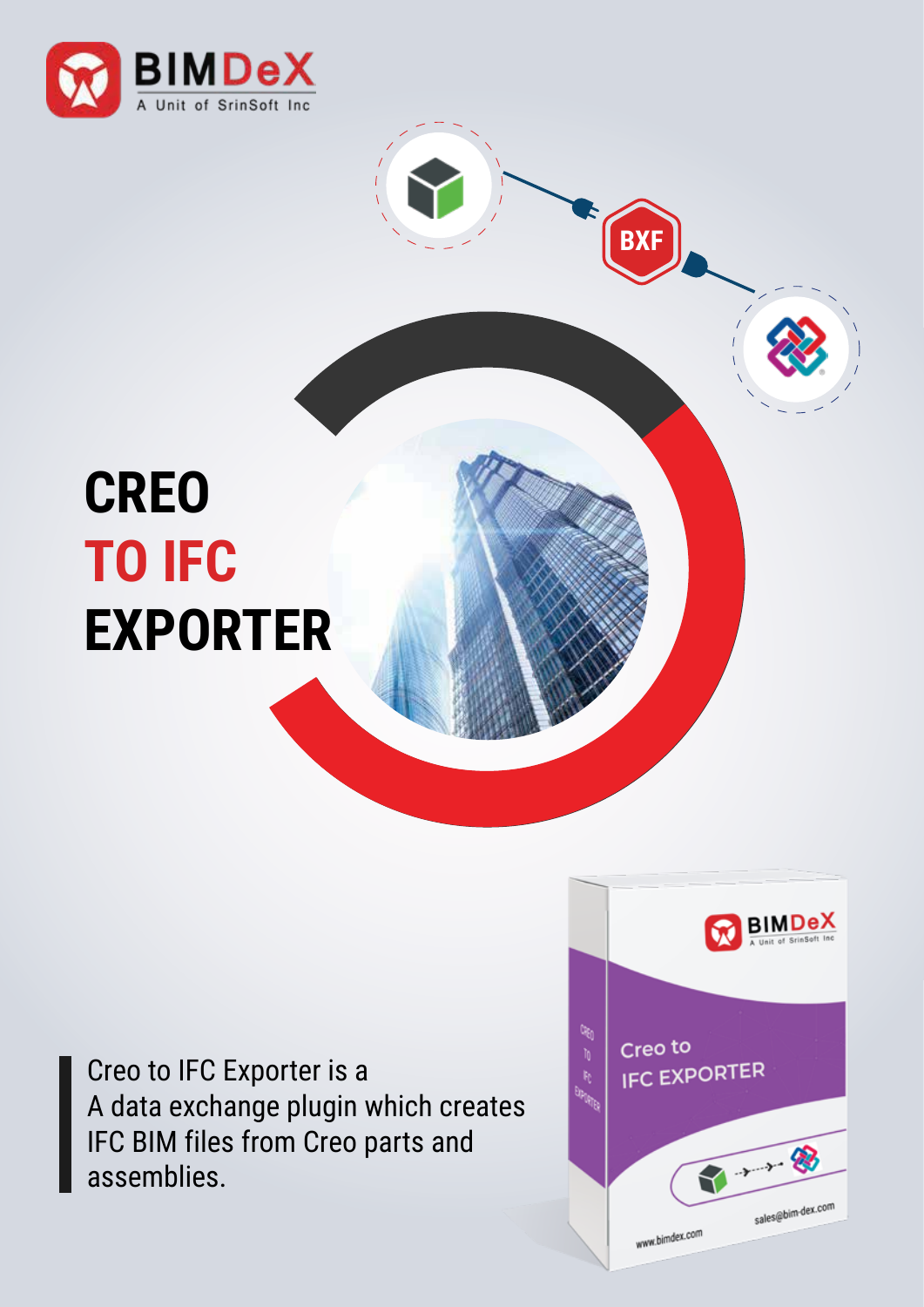## FEATURES & **BENEFITS**

- O Convert all your Creo parts and assemblies to native IFC files.
- Export based on your desired simplified representation and coordinate system to match your customer's project coordinates
- Supports IFC 2X3 & IFC Zip format  $\bigcap$
- $\bigcirc$  Assign default IFC categories to all the Creo parts and assemblies.
- Obtain non-triangulated solid geometry  $\bigcap$
- $\bigcirc$  With the Chord height and angle control options, take ownership of the quality and size of the IFC file generated
- $\bigcirc$  Transfer all colours and properties as well.
- $\bigcirc$  Instantiate your parts and maintain the heirarchy.
- $\bigcirc$  Simplify your models with the user-friendly interface combined with easy operation to assist novice and experienced designers alike.



Various licensing plans to implement across a global network



### **Other Products**

- O Revit to SolidWorks Exporter
- O SolidWorks to Rhino Exporter
- O SolidWorks to AutoCAD Exporter
- O Revit to Creo Exporter
- O Revit to Rhino Exporter
- O Revit to AutoCAD Exporter
- Excel to Revit Exporter
- $\cap$  Revit WGM for Windchill
- O Inventor to Revit Exporter
- Creo to Revit Exporter
- O Sketchup to Revit Exporter



#### Worldwide Coverage The Licensing Plans The You're in safe hands

World's top engineering companies are staying competitive using BIMDeX Products



Worldwide coverage with the most professional and experienced local partners